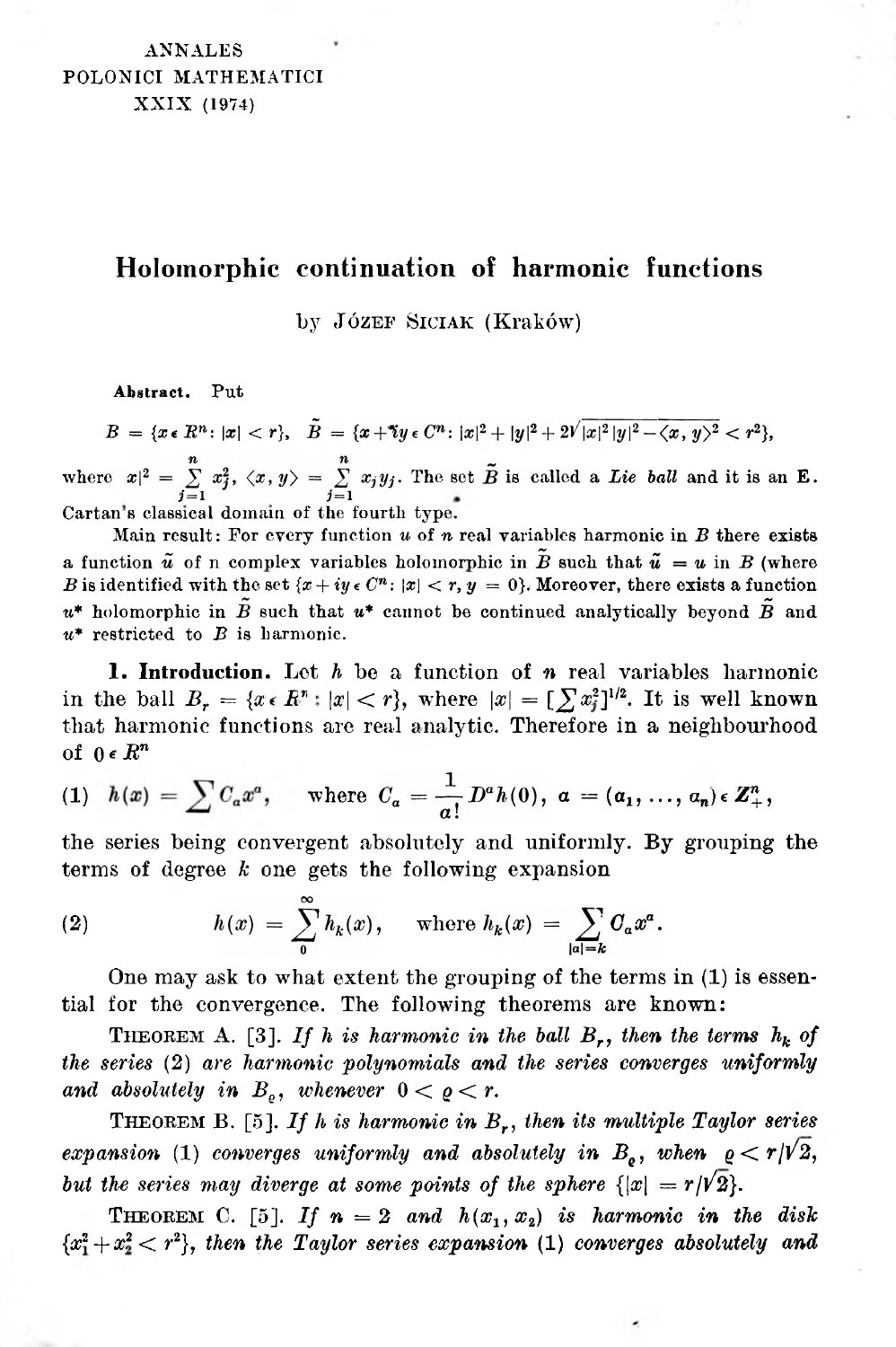uniformly on every compact subset of the square  $C = \{|x_1| + |x_2| < r\}$ . If h *is not harmonic in any open disk of larger radius centered at the origin then* (1) *diverges* at all points exterior to C for which  $x_1x_2 \neq 0$ .

In the sequel we identify  $R^n$  with  $\{z = x + iy \in C^n : y = 0\}$ . Put

(3) 
$$
t(z) = \left[ \sum_{1}^{n} |z_{j}|^{2} + \left[ \left( \sum_{1}^{n} |z_{j}|^{2} \right)^{2} - \left| \sum_{1}^{n} z_{j}^{2} \right|^{2} \right]^{1/2} \right]^{1/2}, \quad z \in C^{n},
$$
  
(4) 
$$
\tilde{B}_{r} = \{ z \in C^{n} : t(z) < r \}.
$$

The domain  $\tilde{B}_r$  is identical with the so called *Lie ball* – the classical domain of the fourth type ([6]). It is obvious that  $t(x) = |x|$  for  $x \in \mathbb{R}^n$ . Thus  $B_r \subset \tilde{B}_r$ .

The purpose of this note is to prove the following

<sup>T</sup>heorem D. *If <sup>h</sup> is harmonic in Br, then:*

 $1^{\circ}$  *There exists a function*  $\tilde{h}$  *holomorphic in*  $\tilde{B}_r$  *such that*  $\tilde{h} = h$  *in*  $B_r$ ;

2<sup>0</sup> *The multiple Taylor series* (1) *converges uniformly and absolutely on every compact subset of the domain*

(5) 
$$
G_{r} = \left\{ z \in \mathbb{C}^{n} : \sum_{1}^{n} |z_{j}|^{2} + 2 \left( \sum_{j < k} |z_{j}|^{2} |z_{k}|^{2} \right)^{1/2} < r^{2} \right\}.
$$

*In particular, it converges uniformly and absolutely on every compact subset of the domain*

(6) 
$$
H_r = \left\{ z \in \mathbb{C}^n : \sum_{1}^n |z_j| < r \right\};
$$

3<sup>o</sup> *There exists a function h\* harmonic in B<sup>r</sup> such that h\* can be continued to a holomorphic function in*  $\tilde{B}_r$ , *but it cannot be continued holomorphically to any larger domain*  $D \supset \tilde{B}_{r}$ .

 $\langle \langle r / r^2 \rangle \rangle$   $\subset$  *H<sub>r</sub>* and  $L_r \neq H_r$ . Thus we get an improvement of Hayman's Observe that if  $n = 2$ , then  $H_r = G_r = \{z \in C^2 : |z_1| + |z_2| < r\}$ . If  $n > 2$ ,  $H_r \subset G_r$  and  $H_r \neq G_r$ . One may easily check that  $L_r \stackrel{\text{df}}{=} \{z \in C^n : |z|$ Theorem B.

<sup>C</sup>orollary. *If D is an open connected set in R<sup>n</sup>, then there exists an open* connected set  $\tilde{D} \subset \mathbb{C}^n$  such that every function *h harmonic in D may be continued to a holomorphic function in*

Indeed, it suffices to put  $\tilde{D} = \bigcup_{n=0} \{z \in C^n : t(z-a) < r_a\},\$  where  $r_a$ denotes the distance of *a* to the boundary of *D.*

of holomorphy" of *B<sup>r</sup>* with respect to the family of harmonic functions in *Br.* By property 3<sup>o</sup> the Lie ball  $B_r$  may be considered as an "envelope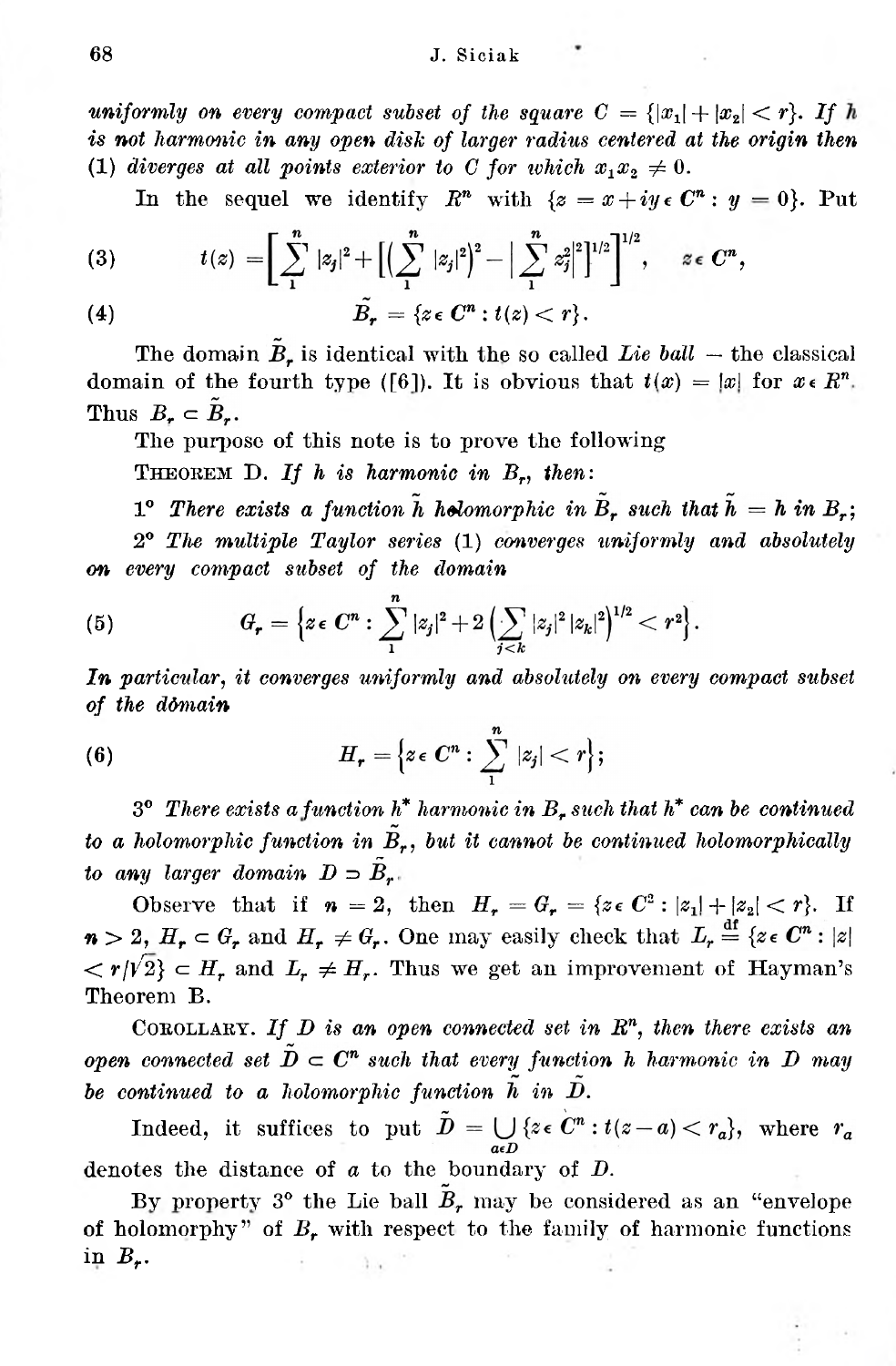The problem of determining the envelope of holomorphy of an arbitrary domain  $D \subset \mathbb{R}^n$  with respect to the family of harmonic functions in *D* was discussed by Lelong in [7].

It is rather a point of interest that the harmonic envelope of holomorphy of *B<sub>r</sub>* is one of the classical E. Cartan domains.

## **2. Proof of Theorem D.**

Ad 1<sup>o</sup>. We shall need the following known properties of the Lie ball  $\tilde{B}_r$  (see [\[6\]](#page-6-3)):

(i)  $\tilde{B}_r$  is a domain of holomorphy;

(ii)  $\tilde{B}_r$  is balanced, i.e. if  $z \in \tilde{B}_r$ ,  $\lambda \in C$ ,  $|\lambda| \leq 1$ , then  $\lambda z \in \tilde{B}_r$ ;

(iii)  $S_r = \{e^{i\theta}x : x \in \mathbb{R}^n, |x| = r, \theta \in \mathbb{R}\}\subset \partial \tilde{B}_r$  and for every function *f* holomorphic in  $\tilde{B}_r$ , continuous in the closure of  $\tilde{B}_r$  we have

$$
\sup\left\{|f(z)| : z \in S_r\right\} = \sup\left\{|f(z)| : z \in \tilde{B}_r\right\},\
$$

i.e.  $S_r$  is the Bergman-Silov boundary of  $\tilde{B}_r$ .

First we shall prove the following

LEMMA 1. *If*  $\sum_{n=0}^{\infty} f_k$  *is any series of homogeneous polynomials of n complex variables*  $(\text{deg} f_k = k)$  *convergent at every point*  $x \in B_r$ *, then it converges uniformly and absolutely on every compact subset of the Lie ball Moreover, is the maximal domain in C<sup>n</sup> with this property.*

Proof. It is known ([2], p. 89) that, given  $\rho$ ,  $0 < \rho < r$ , one may find  $M > 0$  and  $0 < \theta < 1$  such that

$$
|f_k(x)|\leqslant M\theta^k,\quad x\in B_\varrho,\,\,k\geqslant 0\,.
$$

 $Bv$  (iii)

$$
\sup\left\{|f_k(z)| : z \in \tilde{B}_\varrho\right\} = \sup\left\{|f_k(z)| : z \in S_\varrho\right\} = \sup\left\{|f_k(x)| : x \in B_\varrho\right\}.
$$

Thus

$$
|f_k(z)|\leqslant M\theta^k,\quad \ \, z\,\epsilon\,\,\tilde{B}_\varrho\,,\,\,k\geqslant 0\,.
$$

So the series  $\sum_{\alpha}^{\infty} f_k$  converges uniformly and absulutely in  $\tilde{B}_e$ ,  $0 < \varrho < r$ . Since  $\tilde{B}_r$  is a domain of holomorphy, one may find a function  $f$  holomorphic in  $B_r$  which cannot be continued analytically to any larger domain. Since  $\tilde{B}_r$  is balanced,  $f$  can be expanded into a series of homogeneous polynomials,  $f = \sum f_{\bm{k}} ,$  which converges uniformly and absolutely on every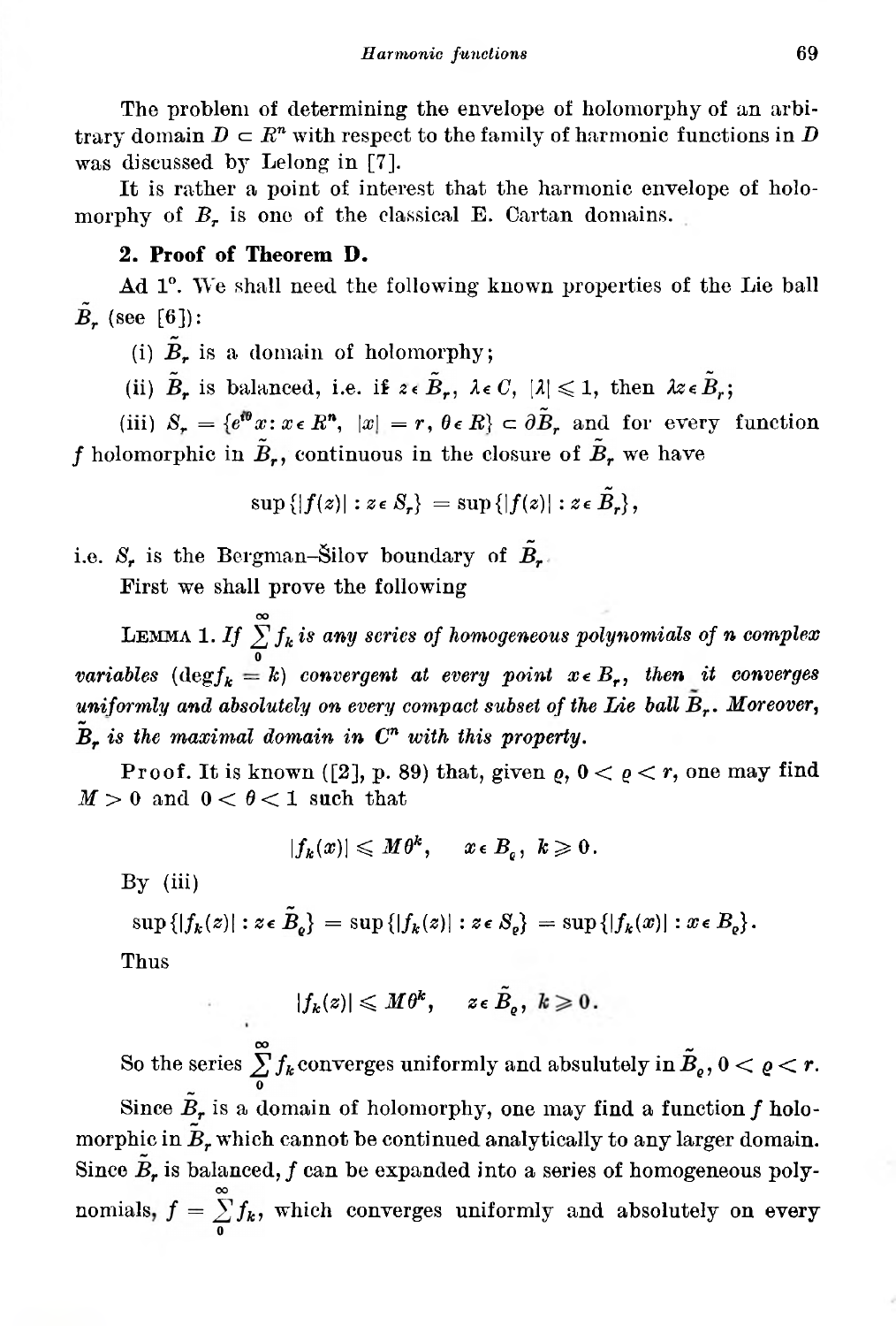of Lemma 1 see  $[4]$ .) beyond  $\tilde{B}_r$ . The proof of Lemma 1 is concluded. (For a different proof larger domain containing  $\tilde{B}_r$ , because otherwise f would be continuable compact subset of  $\tilde{B}_r$  [\(\[1\]\)](#page-5-0). However, this series cannot converge in any

By Lemma 1 the series (2) converges uniformly and absolutely on every compact subset of  $\tilde{B}_r$ . Its sum  $\tilde{h}$  gives the required continuation of *h.*

 $(P_1)$   $G_r \subset \tilde{B}_r$ . Ad  $2^{\circ}$ . The domain  $G_r$ , given by (5) has the following properties:

(P<sub>2</sub>) If  $a \in G_r$ , then the set  $\{z \in C^n : |z_i| \leqslant |a_i|, j = 1, ..., n\}$  is contained in *Gr.*

The second property is obvious. To prove (P<sub>1</sub>), observe that\n
$$
\left(\sum |z_j|^2\right)^2 - \left|\sum z_j^2\right|^2 = \sum |z_j|^2 \sum |z_k|^2 - \sum z_j^2 \sum \bar{z}_k^2
$$
\n
$$
= 2 \sum_{j < k} |z_j|^2 |z_k|^2 - \sum_{j < k} (z_j^2 \bar{z}_k^2 + \bar{z}_j^2 z_k^2) \leq 4 \sum_{j < k} |z_j|^2 |z_k|^2.
$$

Hence

$$
t(z)^2 \leqslant \sum |z_j|^2 + 2 \left[ \sum_{j < k} |z_j|^2 |z_k|^2 \right]^{1/2}, \qquad z \in C^n.
$$

Therefore  $G_r \subset B_r$ .

Since by  $(P_2)$  the set  $G_r$  is a complete *n*-circular domain, then every function *f* holomorphic in *<sup>G</sup><sup>r</sup>* may be developped into <sup>a</sup> multiple Taylor series and the series converges absolutely and uniformly on every compact subset of  $G_r$  ([\[1\]\)](#page-5-1). In particular, the series (1) converges absolutely and uniformly on every compact subset of *Gr.*

denotes the space of all holomorphic functions in  $\tilde{B}_r$ . By the Harnack theorem  $H(\tilde{B}_r)$  is a real Frechet space, if it is endowed with the topology of uniform convergence on compact subsets of  $\tilde{B}_r$ . Ad 3<sup>o</sup>. Put  $H(\tilde{B}_r) = \{f \in \mathcal{O}(\tilde{B}_r): f | B_r \text{ is harmonic in } B_r\}$ , where  $\mathcal{O}(\tilde{B}_r)$ 

Let  ${a_k}$  be a denumerable dense subset of  $B_r$ . Let  $\varrho_k$  denotes the distance of  $a_k$  to the boundary of  $\tilde{B}_r$ . For every  $k, l \geq 1$ , consider the domain

$$
D_{kl} = \tilde{B}_r \cup \left\{ z \in \mathbb{C}^n \colon \left| z - a_k \right| < \varrho_k + \frac{1}{l} \right\}.
$$

and only if there exist positive integers *k, l* and a function  $f \in H(D_{kl})$ A function  $f \in H(\tilde{B}_r)$  may be continued holomorphically beyond  $\tilde{B}_r$  if such that  $\tilde{f} = f$  in  $\tilde{B}_r$ . Thus our aim is to show that

$$
H(\tilde{B}_r) \setminus \bigcup_{k,l=1}^{\infty} r_{kl}(D_{kl}) \neq \emptyset,
$$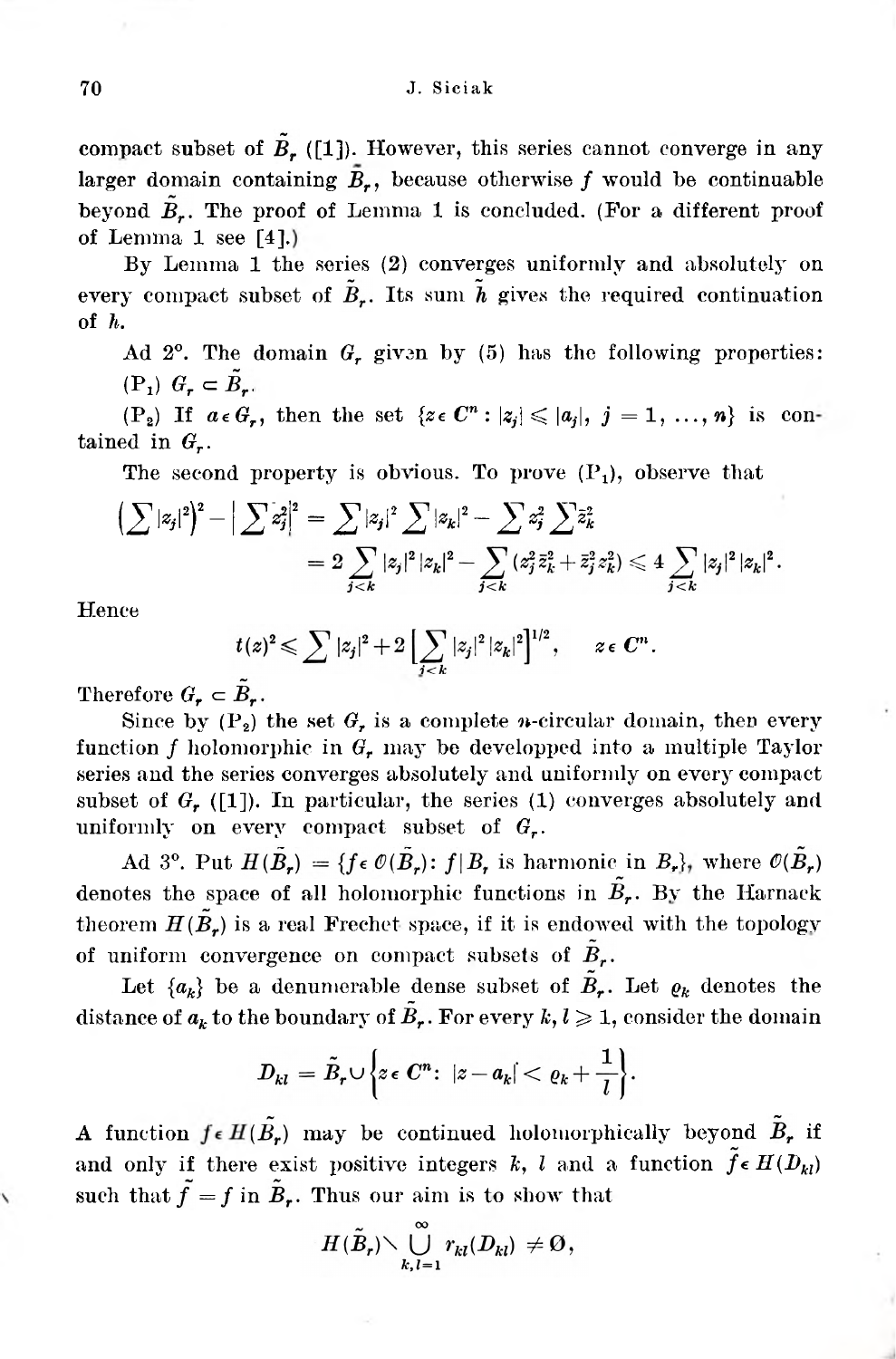where  $r_{kl}$  is the continuous linear mapping defined by

$$
r_{kl}: H(D_{kl}) \ni f \rightarrow f | \tilde{B}_r \in H(\tilde{B}_r).
$$

By a theorem of Banach  $r_{kl}(D_{kl})$  is either identical with  $H(B_r)$  or it is a subset of the first category of  $H(\tilde{B}_r)$ . We shall show that the second possibility holds true. Namely, we shall show that for every point  $w \in \partial \tilde{B}_r$ there exists  $f \in H(\tilde{B}_r)$  such that f cannot be continued holomorphically through *w.*

Case 1.  $\mathbf{n} = 2$ . One may check that in this case  $t(z) = \max\{|z_1 + iz_2|,$  $|z_1 - iz_2|$ }. Therefore  $\tilde{B}_r = \{z \in C^2 \colon |z_1 + iz_2| < r, |z_1 - iz_2| < r \}$ . Let  $w \in \partial \bar{B}_r$ . Then either  $|w_1 + iw_2| = r$  or  $|w_1 - iw_2| = r$ . Define

$$
f(z) = \log \{ [\text{re}^{i\theta} - (z_1 + iz_2)] [re^{-i\theta} - (z_1 - iz_2)] \}, \quad z \in \tilde{B}_r
$$

where

$$
re^{i\theta} = w_1 + iw_2 \quad \text{if } |w_1 + iw_2| = r,
$$

or

$$
re^{-i\theta} = w_1 - iw_2
$$
 if  $|w_1 - iw_2| = r$ .

We take the branch of log such that  $f(x) = \log |re^{i\theta} - (x_1 + ix_2)|^2$  is positive for  $x \in B_r$ . The function f belongs to  $H(\tilde{B}_r)$  and f is not continuable through w.

Case 2.  $n \ge 3$ . It is known that  $t(z)^2 = |x|^2 + |y|^2 + 2(|x|^2|y|^2 - \langle x, y \rangle^2]^{1/2}$ , where  $z = x + iy$ ,  $x, y \in \mathbb{R}^n$ , and  $\langle x, y \rangle = \sum_{n=1}^{n} x_j y_j$  (see [6]). Since for every  $a \in R^n$ ,  $|a| = r$ , the function  $h(x) = |a-x|^{-n+2} = \left[\sum_{n=1}^{n} (a_i - x_i)^2\right]^{1-n/2}$  is harmonic in  $B_r$ , it may be continued holomorphically into  $\tilde{B}_r$ . Its continuation  $\tilde{h}$  is of the form  $\tilde{h}(z) = \left[\sum_{i=1}^{n} (a_i - z_j)^2\right]^{1-n/2}$ , where the branch of the power is uniquely determined by the condition  $\tilde{h} = h$  in  $B_r$ .

Now the existence of the required function *f* will follow from

LEMMA 2. *Given*  $w = u + iv \in \partial \tilde{B}_r$  one may find  $a \in \partial B_r$  such that *or equivalently*

(7) 
$$
|a-u|=|v|
$$
 and  $\langle a-u, v \rangle = 0$ .

In order to prove Lemma 2 we shall first show that  $\partial \tilde{B}_r = \Gamma$ , where

$$
\Gamma=\{e^{i\theta}(x+iy)\colon\ \theta\,\epsilon\,R,\,x,\,y\,\epsilon\,R^n,\,\,|x|+|y|\,=\,r,\,\langle x,\,y\rangle\,=\,0\}.
$$

Indeed, let  $w = e^{i\theta} z \in \Gamma$ . Then

$$
t(e^{i\theta}z)^2 = t(z)^2 = |x|^2 + |y|^2 + 2|x| |y| = (|x| + |y|)^2 = r^2.
$$

Thus  $w \in \partial B_r$ .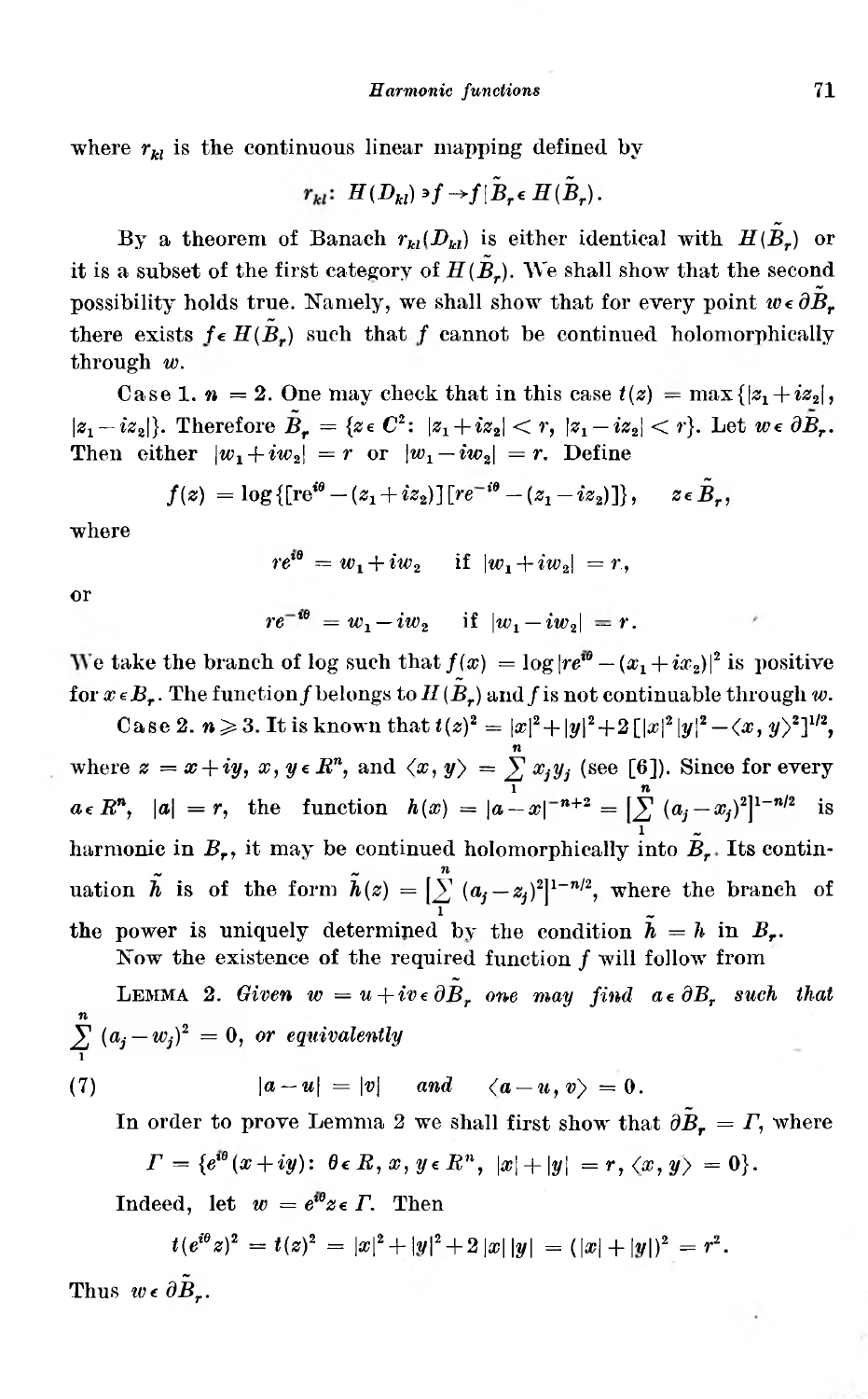## 72 J. Siciak

Now let  $w \in \partial B_r$ . We want to show that  $w \in \Gamma$ , i.e. we are about to find  $z = x + iy \in \mathbb{C}^n$  and  $\theta \in \mathbb{R}$  such that  $w = e^{i\theta}z$ ,  $|x| + |y| = r$  and  $\langle x, y \rangle$ = 0. It is obvious that  $w \in \Gamma$  if  $\langle u, v \rangle = 0$ . So assume  $\langle u, v \rangle \neq 0$  and put  $e^{i\theta} = a + i\beta$  and  $z = (a - i\beta)(u + iv) = (au + \beta v) + i(av - \beta u)$ . Thus

$$
\langle x, y \rangle = (a^2 - \beta^2) \langle u, v \rangle + a\beta (|v|^2 - |u|^2)
$$
  
=  $\langle u, v \rangle \cos 2\theta - \frac{1}{2} \sin 2\theta (|u|^2 - |v|^2).$ 

Therefore if  $\theta$  satisfies

(8) 
$$
\cot 2\theta = \frac{|u|^2 - |v|^2}{2\langle u, v\rangle},
$$

then  $w = e^{i\theta}z$  and  $\langle x, y \rangle = 0$ . Since  $r = t(w) = t(e^{i\theta}z) = |x| + |y|$ , we see that  $w \in \Gamma$ . Thus  $\partial \tilde{B}_r = \Gamma$ .

Let *w* be a fixed point of  $\partial \tilde{B}_r$ . Take  $z = x + iy \in C^n$  and  $\theta \in R$  such that  $w = e^{i\theta}z$ ,  $\langle x, y \rangle = 0$  and  $|x| + |y| = r$ . Put  $a = \cos \theta$ ,  $\beta = \sin \theta$ . Then  $u = ax - \beta y$ ,  $v = \beta x + ay$ . We need find  $a \in \mathbb{R}^n$  such that  $|a|$  $r = r, \langle a - u, v \rangle = 0$  and  $|a - u|^2 = |v|^2$ . The last two equations may be written in the following equivalent form:

$$
\beta \langle a, x \rangle + \alpha \langle a, y \rangle = a \beta r(|x| - |y|),
$$
  

$$
-2\alpha \langle a, x \rangle + 2\beta \langle a, y \rangle = r[(|x| - |y|)(\beta^2 - \alpha^2) - r].
$$

Therefore  $\langle a, x \rangle = ar|x|, \langle a, y \rangle = -\beta r|y|$ . Hence

(i) if  $x = 0$  (resp.  $y = 0$ ),  $\beta = 0$  (resp.  $\alpha = 0$ ), we can take for *a* any vector orthogonal to *y* (resp. *x*),  $|a| = r$ ;

(ii) if  $x = 0$  (resp.  $y = 0$ ),  $\beta \neq 0$  (resp.  $\alpha \neq 0$ ) we may take for *a* any vector such that the angle between *a* and *y* is equal to  $\theta + \frac{\pi}{2}$  (resp. the angle between *a* and *x* is equal  $\theta$ ,  $|a| = r$ ;

(iii) if 
$$
|x| |y| \neq 0
$$
, we may put  $a = r \left( \frac{a}{|x|} x - \frac{\beta}{|y|} y \right)$ .

Added in proof. The author has recently found that the points 1<sup>o</sup> and 3<sup>o</sup> of Theorem D were earlier obtained by a different method and in a more general context by C. 0. Kiselman **(***Prolongement des solutions d,une équation aux dérivées partielles à coefficients constants,* Bull. Soc. Math. France 97 (4) (1969), p. 329-356).

## **References**

- <span id="page-5-1"></span><span id="page-5-0"></span>[1] H. Behnke und P. Thullen, *Theorie der Funktionen mehrerer komplexer Veränderlichen,* Springer-Verlag 1970.
- [2] J. Bochnak and J. Siciak, *Analytic functions in topological vector spaces,* Studia Math. 39 (1971), p. 77-112.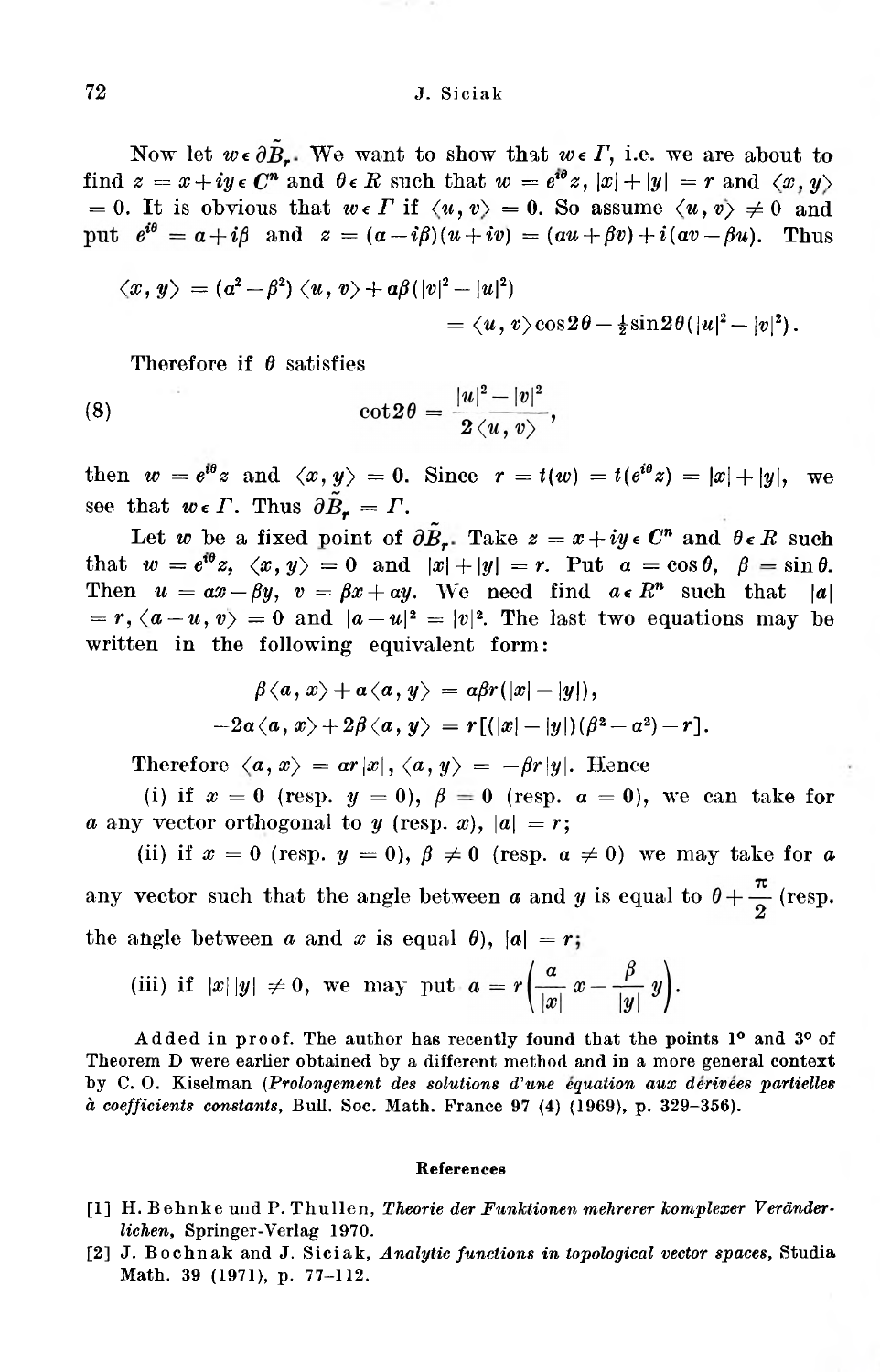<span id="page-6-0"></span>[3] M. Brelot, *Élements de la théorie classique du potentiel,* Paris 1965.

- <span id="page-6-4"></span><span id="page-6-2"></span><span id="page-6-1"></span>[4] L. Dru kowski, *Effective formula for the crossnorm in the complexified unitary spaces,* Zeszyty Nauk. Uniw. Jagiełło., Prace Mat. 16 (1974) (to appear).
- <span id="page-6-3"></span>[5] W. K. Hayman, *Power series expansions for harmonic functions,* Bull. London Math. Soc. 2 (1970), p. 152-158.
- [6] L. K. *Hua, Harmonical analysis offunctions of several complex variables in classical domains,* Moscow 1959 (Russian).
- [7] P. Lelong, *Prolongement analytique et singularités complexes des fonctions hąrmoniques,* Bull. Soc. Math. Belg. 7 (2) (1965), p. 10-23.

*Beςu par la Rédaction le 18. 1. 1973*